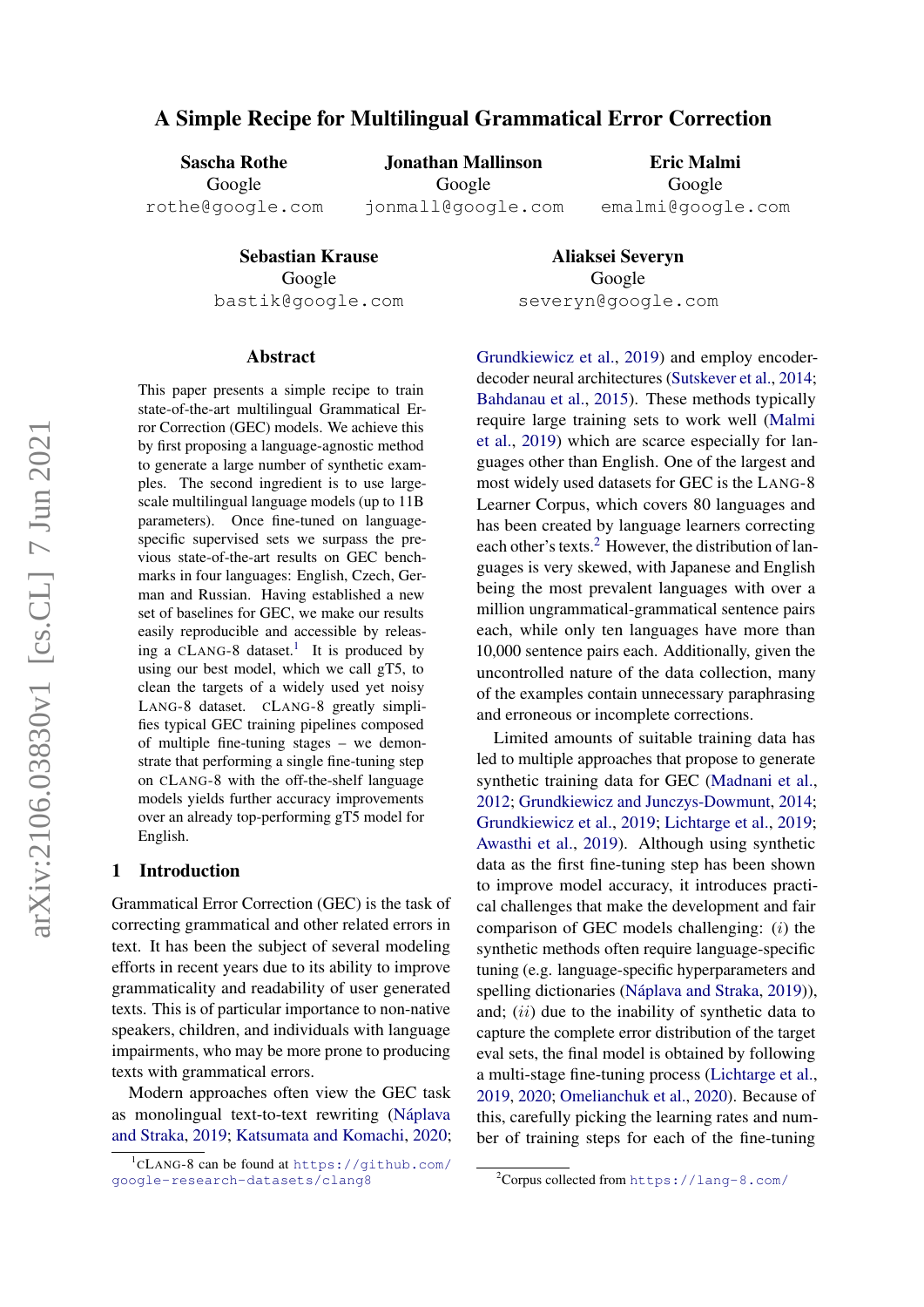stages is required, making it difficult to replicate and build on top of previous best reported models.

The ideas of leveraging self-supervised pretraining and increasing the model size have yielded significant improvements on numerous seq2seq tasks in recent years [\(Raffel et al.,](#page-5-9) [2019;](#page-5-9) [Xue](#page-5-10) [et al.,](#page-5-10) [2020;](#page-5-10) [Lewis et al.,](#page-5-11) [2020;](#page-5-11) [Song et al.,](#page-5-12) [2019;](#page-5-12) [Chan et al.,](#page-4-3) [2019;](#page-4-3) [Rothe et al.,](#page-5-13) [2020\)](#page-5-13), but these approaches have been applied to GEC to only a limited extent.

In this paper we adopt the mT5 [\(Xue et al.,](#page-5-10) [2020\)](#page-5-10) as our base model which has already been pretrained on a corpus covering 101 languages. To adapt the model to the GEC task, we design a fully unsupervised language-agnostic pre-training objective that mimics corrections typically contained in labeled data. We generate synthetic training data by automatically corrupting grammatical sentences, but in contrast to the previous state-of-the-art by Náplava and Straka [\(2019\)](#page-5-0) for low-resources languages, we use our synthetic pre-training to train a single model on all 101 languages, employing no language-specific priors to remain fully languageagnostic. After pre-training we further fine-tune our model on supervised GEC data for available languages (with data conditions ranging from millions to tens of thousands). Additionally, we explore the effect of scaling up the model size from 60M to 11B parameters. We surpass the previous state-of-the-art results on four evaluated languages: English, Czech, German and Russian.

Fine-tuning and running inference with our largest and most accurate models require multi-GPU/TPU infrastructure. To make the results of our research widely accessible we release a CLANG-8 dataset obtained by using our largest gT5 model to clean up the targets of the frequently used yet noisy LANG-8 dataset. We show that offthe-shelf variants of T5 [\(Raffel et al.,](#page-5-9) [2019\)](#page-5-9) when fine-tuned only on CLANG-8, outperform those models trained on the original LANG-8 data with and w/o additional fine-tuning data, thus simplifying the complex multi-stage process of training GEC models. Thus CLANG-8 not only allows others to easily train highly competitive GEC models, but it also greatly simplifies GEC training pipeline, basically reducing a multi-step fine-tuning processs to a single fine-tuning step.

Our contributions in this paper are three-fold: (1) We show that a simple language-agnostic pretraining objective can achieve state-of-the-art GEC results when models are scaled up in size; (2) We show the effect model size has on GEC, and; (3) We release a large multilingual GEC dataset based on Lang-8, which allows for state-of-the-art results without additional fine-tuning steps, thus significantly simplifying the training setup.

## 2 Model

Our model builds on top of mT5 [\(Xue et al.,](#page-5-10) [2020\)](#page-5-10) a multilingual version of T5 [\(Raffel et al.,](#page-5-9) [2019\)](#page-5-9) – a Transformer encoder-decoder model which has been shown to achieve state-of-the-art results on a wide range of NLG tasks. mT5 comes in different sizes, however for this work we use *base* (600M parameters) and *xxl* (13B parameters).

### <span id="page-1-1"></span>2.1 mT5 Pre-training

mT5 has been pre-trained on mC4 corpus, a subset of Common Crawl, covering 101 languages and composed of about 50 billion documents. For details on mC4, we refer the reader to the original paper [\(Xue et al.,](#page-5-10) [2020\)](#page-5-10). The pre-training objective is based on a span-prediction task, an adaptation of masked-language objective for autoregressive seq2seq models. An example of span prediction:

| Input: A Simple                              | [x] Multilingual |
|----------------------------------------------|------------------|
| Grammatical Error [y]                        |                  |
| <b>Target:</b> [x] Recipe for [y] Correction |                  |

All mT5 models were trained for 1M steps on batches of 1024 input sequences with a maximum sequence length of 1024, corresponding to roughly 1T seen tokens. For all of our experiments we use the publicly available mT5 and T5 checkpoints (Section [4](#page-2-0) only).

### <span id="page-1-2"></span>2.2 GEC Pre-training

The span-prediction objective of mT5 does not enable the model to perform GEC without further fine-tuning, as the span-prediction task uses special tokens to indicate where text should be inserted. Another limiting constraint is that mT5 has been trained on paragraphs, not sentences. We therefore split all paragraphs in mC4 corpus into sentences. We corrupt each sentence using a combination of the following operations: a) drop spans of tokens b) swap tokens c) drop spans of characters d) swap characters e) insert characters<sup>[3](#page-1-0)</sup> f) lower-case a word g) upper-case the first

<span id="page-1-0"></span> $3$ We insert characters from the same passage, thus avoiding to insert character from a different alphabet.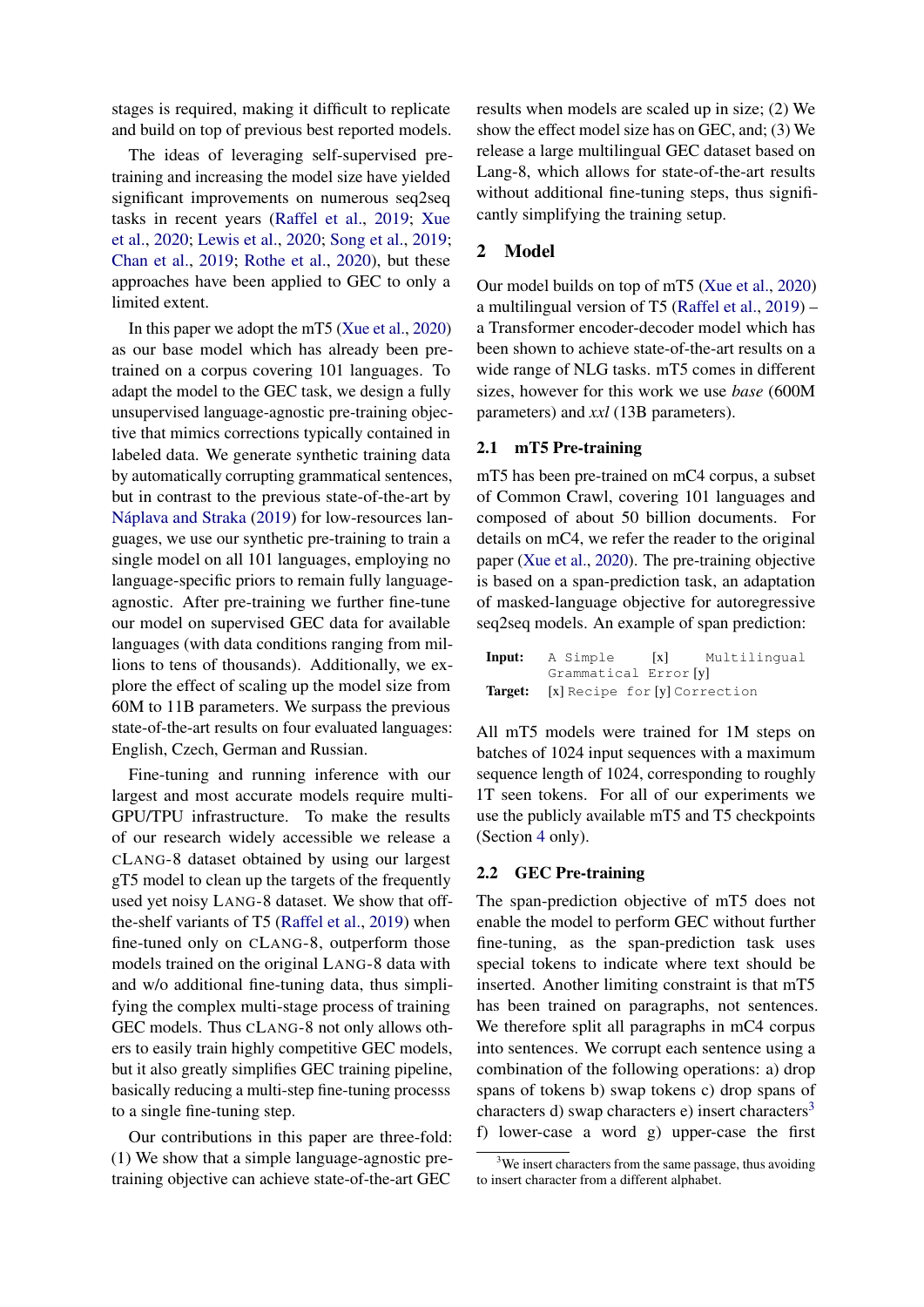character of a word. An example pair of an original sentence and its corrupted version looks as follows:

| Input: | Simple recipe for Multingual   |
|--------|--------------------------------|
|        | Grammatical Correction Error   |
|        | Target: A Simple Recipe for    |
|        | Multilingual Grammatical Error |
|        | Correction                     |

We leave about 2% of examples uncorrupted, so the model learns that inputs can also be grammatical. We refrain from using more sophisticated text corruption methods, as these methods would be hard to apply to all 101 languages. For example, Náplava [and Straka](#page-5-0) [\(2019\)](#page-5-0) perform word substitutions with the entries from ASpell<sup>[4](#page-2-1)</sup> which in turn makes the generation of synthetic data language-specific. Pretraining with this unsupervised objective is done on all languages in the mC4 corpus and not limited to the languages evaluated in this paper.

## 3 gT5: Large Multilingual GEC Model

<span id="page-2-3"></span>Fine-tuning datasets. For English, we fine-tune our pre-trained models on the FCE [\(Yannakoudakis](#page-5-14) [et al.,](#page-5-14) [2011\)](#page-5-14) and W&I [\(Bryant et al.,](#page-4-4) [2019a\)](#page-4-4) corpora. For Czech, German, and Russian, we use the AKCES-GEC (Náplava and Straka, [2019\)](#page-5-0), Falko-MERLIN [\(Boyd,](#page-4-5) [2018\)](#page-4-5), and RULEC-GEC [\(Ro](#page-5-15)[zovskaya and Roth,](#page-5-15) [2019\)](#page-5-15) datasets, respectively. Table [1](#page-2-2) reports statistics of datasets available for different languages.

<span id="page-2-2"></span>

| lang      | Corpus              | Train  | Dev   | <b>Test</b> |
|-----------|---------------------|--------|-------|-------------|
| EN        | FCE, W&I            | 59.941 |       |             |
| EN        | CoNLL-13/-14        |        | 1.379 | 1,312       |
| EN        | <b>BEA</b>          |        |       | 4,477       |
| <b>CS</b> | AKCES-GEC           | 42,210 | 2,485 | 2,676       |
| DE        | <b>Falko-MERLIN</b> | 19,237 | 2,503 | 2,337       |
| <b>RU</b> | RULEC-GEC           | 4.980  | 2,500 | 5,000       |

Table 1: The size of the datasets used to fine-tune gT5.

Training Regime. We experimented with several training setups. All of them build on the mT5 pre-trained models (Section [2.1\)](#page-1-1). We experimented with a) mixing GEC pre-training data (Section [2.2\)](#page-1-2) with fine-tuning data (Section [3\)](#page-2-3), b) mixing pretraining and finetuning examples but annotating them with different prefixes, and c) first using GEC pre-training until convergence and then fine-tuning. While c) is the most computationally expensive approach, it also gave us the best results. GEC pre-training as well as finetuning uses a constant

<span id="page-2-4"></span>

| Models                 | Control 14 | <b>BEA</b> test | Clean | Cemplat | Russian |
|------------------------|------------|-----------------|-------|---------|---------|
| Omelianchuk et al.*    | 66.5       | 73.6            |       |         |         |
| Lichtarge et al.*      | 66.8       | 73.0            |       |         |         |
| Náplava and Straka     | 63.40      | 69.00           | 80.17 | 73.71   | 50.20   |
| Katsumata and Komachi* | 63.00      | 66.10           | 73.52 | 68.86   | 44.36   |
| gT5 base               | 54.10      | 60.2            | 71.88 | 69.21   | 26.24   |
| gT5 xxl                | 65.65      | 69.83           | 83.15 | 75.96   | 51.62   |

Table 2:  $F_{0.5}$  Scores. Models denoted with  $*$  are ensemble models. We used the  $M^2$  scorer for CoNLL-14, Russian, Czech and German, and the ERRANT scorer [\(Bryant et al.,](#page-4-6) [2019b\)](#page-4-6) for BEA test.

learning rate of 0.001. Pre-training is done until convergence and fine-tuning until exact match accuracy on the development set degrades, which happens after 200 steps or 800k seen examples or 7 epochs.

Results. For English, we evaluate on standard benchmarks from CoNLL-14 and the BEA test [\(Bryant et al.,](#page-4-4) [2019a\)](#page-4-4), while we use CoNLL-13 as the development set (Table [1\)](#page-2-2). For other languages we use the test and development sets associated with their training data. Table [2](#page-2-4) shows the results for all languages. We first see that the base model size is inferior to the current state-of-the-art models. This is expected as the model capacity is not enough to cover all 101 languages. We therefore use a larger xxl (11B) model, which produces new state-of-the-art results on all languages except for English. When looking at the development set performance for English, we observed that it had a high variance and the training was over-fitting very quickly. This suggests that train and dev/test set domains are not well aligned for English. In the following Section [4](#page-2-0) we further refine our approach, also achieving state-of-the-art results for English.

### <span id="page-2-0"></span>4 CLANG-8: Cleaned LANG-8 Corpus

To be able to distill the knowledge learned by gT5 xxl into smaller, more practical models, we create and release CLANG-8, a cleaned version of the popular LANG-8 corpus. As discussed earlier, LANG-8 is a large corpus of texts written by language learners and user-annotated corrections to these texts. However, corrected texts frequently contain unnecessary paraphrasing and erroneous or incomplete corrections – phenomena that hurt the performance of a GEC model trained on this data. For instance, the following source–target pair

<span id="page-2-1"></span><sup>4</sup><http://aspell.net>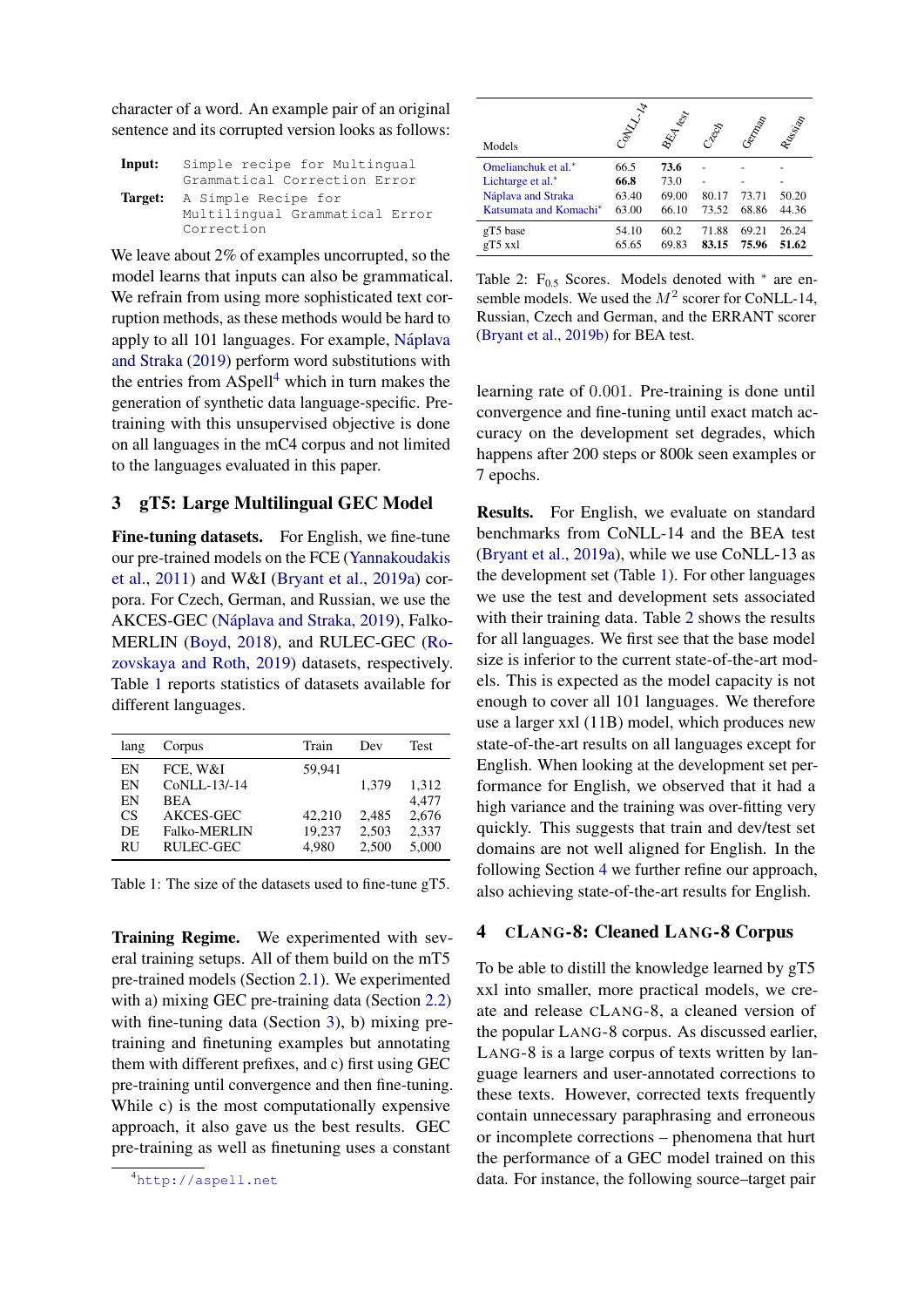<span id="page-3-0"></span>

|             | LR.    | WER.  | Sub- | Del  | Ins  |
|-------------|--------|-------|------|------|------|
| LANG-8      | 98%    | 15.46 | 8.85 | 2.41 | 4.19 |
| $CLANG-8$   | 98%    | 10.11 | 5.85 | 1.35 | 2.92 |
| $CLANG-8-S$ | $99\%$ | 01.22 | 0.64 | 0.00 | 0.58 |

Table 3: Dataset statistics of English LANG-8 and CLANG-8, including sequence Length Ratio between the source and the target, Word Error Rate, which is comprised of Substitutions, Deletions, and Insertions.

is taken from LANG-8: *"It is cloudy or rainy recently ."*  $\rightarrow$  "*It is It 's been cloudy or and rainy recently ."*

We experiment with two approaches for cleaning the data. First, to create CLANG-8, we generate new targets for LANG-8, disregarding the original targets. We tried using both the unsupervised model, which was trained using the GEC pretraining objective (Section [2.2\)](#page-1-2) and the supervised model (gT5 xxl) (Section [3\)](#page-2-3), but the former did not yield comparable results, so all reported numbers use the supervised model. Second, to create CLANG-8-S, we used the unsupervised and the supervised models to score the original targets, disregarding the lowest scoring 20%, 50%, 70%, or 90% targets. Disregarding 50% was the best performing setup and there was not a significant difference between the supervised and unsupervised model. We therefore report numbers using the unsupervised model disregarding the worst 50% of the targets. Table [3](#page-3-0) shows that CLANG-8 moderately reduces the Word Error Rate (WER) between the source and target, with deletions receiving the largest relative reduction, which may suggest that less information from the source sentence is removed. In contrast CLANG-8-S has a significantly lower WER, indicating that the unsupervised model has only kept corrections which are close to the source sentence.

Experiments. To evaluate the effect cleaning LANG-8 has for English, we train two distinct models on this data: T5 [\(Raffel et al.,](#page-5-9) [2019\)](#page-5-9), a monolingual sequence-to-sequence model, and FE-LIX [\(Mallinson et al.,](#page-5-16) [2020\)](#page-5-16), a non-auto-regressive text-editing model. $5$  We also tried fine-tuning these models on BEA (i.e. FCE and W&I) after finetuning them on CLANG-8, but this did not further improve the scores but slightly decreased them, e.g. 0.43 absolute decrease for BEA test when using T5 base. This can be explained by the fact that

<span id="page-3-2"></span>

| Model               | #params | <b>Training Data</b> | Jan Tala      | EA les        |
|---------------------|---------|----------------------|---------------|---------------|
| SOTA<br>gT5 xxl     |         |                      | 66.8<br>65.65 | 73.6<br>69.83 |
| Felix               | 220M    | $LANG-8$             | 41.63         | 30.54         |
| Felix               | 220M    | $LANG-8 + BEA$       | 48.75         | 48.80         |
| <b>FELIX</b>        | 220M    | $CLANG-8$            | 58.21         | 59.05         |
| T5 base             | 220M    | $LANG-8$             | 52.77         | 59.14         |
| T5 base             | 220M    | $LANG-8 + BEA$       | 60.61         | 67.12         |
| T <sub>5</sub> base | 220M    | $CLANG-8$            | 65.13         | 69.38         |
| T5 base             | 220M    | $CLANG-8-S$          | 58.70         | 59.95         |
| T5 small            | 60M     | $CLANG-8$            | 60.70         | 65.01         |
| T5 base             | 220M    | CLANG-8              | 65.13         | 69.38         |
| T5 large            | 770M    | CLANG-8              | 66.10         | 72.06         |
| T5 x1               | 3B      | $CLANG-8$            | 67.75         | 73.92         |
| T5 xxl              | 11B     | CLANG-8              | 68.87         | 75.88         |

Table 4:  $F_{0.5}$  scores on CoNLL-14 and BEA test. Block two and three compare different training data. The last block compares different model sizes for T5.

<span id="page-3-3"></span>

|              | $L$ ANG-8 |       | $CLANG-8$ |       |
|--------------|-----------|-------|-----------|-------|
|              | base      | xxl   | base      | xxl   |
| <b>PUNCT</b> | 68.27     | 78.75 | 75.51     | 76.31 |
| <b>DET</b>   | 63.84     | 77.31 | 79.04     | 83.88 |
| <b>PREP</b>  | 57.09     | 72.54 | 74.67     | 79.79 |
| ORTH         | 72.77     | 76.86 | 69.23     | 71.39 |
| SPELL.       | 74.38     | 84.64 | 85.83     | 88.29 |

Table 5: BEA test scores for the top five error types. Bold scores represent the best score for each error type.

the model used to clean the target texts has already been trained on BEA. This suggests that the typical GEC training pipeline where a model is first fine-tuned on LANG-8 and then on BEA can be both simplified and made more accurate by only fine-tuning on CLANG-8.

Finally, we train mT5 models on the German and Russian portions of the CLANG-8 dataset and evaluate these models on the test sets from Table [1.](#page-2-2)

Results & Analysis. The results for CoNLL-14 and BEA test benchmarks can be seen in Table [4.](#page-3-2) For both models and both test datasets, CLANG-8 improves the  $F<sub>0.5</sub>$  score compared to using the original LANG-8 corpus. While CLANG-8-S performs significantly worse than CLANG-8, it still improves over LANG-8. In terms of model size, larger models are consistently better then their smaller siblings. This is even true when comparing xl and xxl, suggesting that there might still be headroom by using models larger than xxl.

In Table [5](#page-3-3) we compare error types made on BEA

<span id="page-3-1"></span> $5$ The FELIXINSERT variant which we use does not employ re-ordering.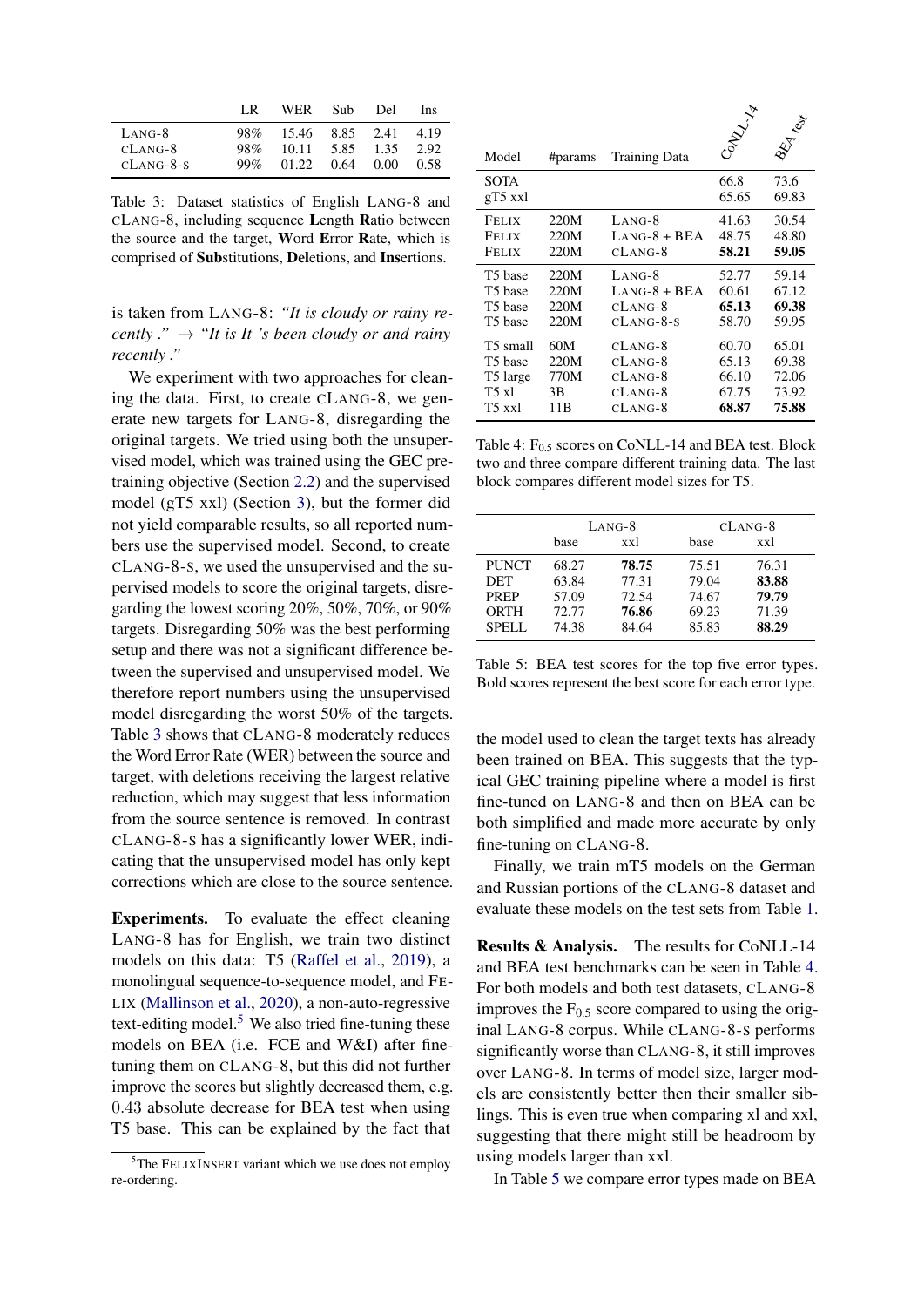<span id="page-4-7"></span>

| Model                                                       | #params                             | <b>Training Data</b>                                          | Centre                                    | Russian                                   |
|-------------------------------------------------------------|-------------------------------------|---------------------------------------------------------------|-------------------------------------------|-------------------------------------------|
| <b>SOTA</b><br>$gT5$ xxl                                    |                                     |                                                               | 73.71<br>75.96                            | 50.20<br>51.62                            |
| mT5 small<br>mT5 base<br>mT5 large<br>$mT5$ xl<br>$mT5$ xxl | 300M<br>580M<br>1.2B<br>3.7B<br>13B | $CLANG-8$<br>$CLANG-8$<br>$CLANG-8$<br>$CLANG-8$<br>$CLANG-8$ | 61.78<br>67.19<br>70.14<br>72.59<br>74.83 | 17.80<br>25.20<br>27.55<br>39.44<br>43.52 |

Table 6:  $F_{0.5}$  scores on German and Russian.

test for T5 base and T5 xxl, trained on either LANG-8 or CLANG-8. We see that for both data conditions increasing the model size leads to an increase in performance. Comparing CLANG-8 and LANG-8, shows that CLANG-8 improves on all error types apart from orthographic (ORTH) and punctuation (PUNCT).

In Table [6,](#page-4-7) we evaluate mT5 trained on the German and Russian portions of the CLANG-8 dataset, which contain 114K and 45K training examples, respectively. We see that for both languages performance increases with the model size, with no indication of slowing, suggesting further headroom for improvement. For German, the xxl model achieves a better score than the previous state-of-the-art, however, it is worse than gT5 xxl. Whereas for Russian, mT5 trained on CLANG-8 does not match state-of-the-art performance. We believe this is in part due to the small size of CLANG-8 in Russian. Additionally, the training data for Russian and German comes from the same dataset as the test data which is not the case for English, making the training data of significantly greater relevance. For German and Russian GEC tasks, where in-domain training data is unavailable, CLANG-8 could have a greater impact.

We release the re-labeled CLANG-8 dataset. which contains 2.4M training examples for English, 114k examples for German, and 45k examples for Russian. The Czech portion of Lang-8 would have resulted in only 2k examples, and as such is excluded.

### 5 Conclusion

In this paper we report new state-of-the-art results on GEC benchmarks in four languages we studied. Our simple setup relies on a language-agnostic approach to pretrain large multi-lingual language models. To enable the distillation of our largest

model into smaller, more efficient models, we released a cleaned version of the LANG-8 dataset, enabling easier and even more accurate training of GEC models.

#### Acknowledgements

We would like to thank Costanza Conforti, Shankar Kumar, Felix Stahlberg and Samer Hassan for useful discussions as well as their help with training and evaluating the models.

### **References**

- <span id="page-4-2"></span>Abhijeet Awasthi, Sunita Sarawagi, Rasna Goyal, Sabyasachi Ghosh, and Vihari Piratla. 2019. [Parallel](https://doi.org/10.18653/v1/D19-1435) [iterative edit models for local sequence transduction.](https://doi.org/10.18653/v1/D19-1435) In *Proceedings of the 2019 Conference on Empirical Methods in Natural Language Processing and the 9th International Joint Conference on Natural Language Processing (EMNLP-IJCNLP)*, pages 4260– 4270, Hong Kong, China. Association for Computational Linguistics.
- <span id="page-4-0"></span>Dzmitry Bahdanau, Kyunghyun Cho, and Yoshua Bengio. 2015. [Neural machine translation by jointly](http://arxiv.org/abs/1409.0473) [learning to align and translate.](http://arxiv.org/abs/1409.0473) In *3rd International Conference on Learning Representations, ICLR 2015, San Diego, CA, USA, May 7-9, 2015, Conference Track Proceedings*.
- <span id="page-4-5"></span>Adriane Boyd. 2018. [Using Wikipedia edits in low](https://doi.org/10.18653/v1/W18-6111) [resource grammatical error correction.](https://doi.org/10.18653/v1/W18-6111) In *Proceedings of the 2018 EMNLP Workshop W-NUT: The 4th Workshop on Noisy User-generated Text*, pages 79–84, Brussels, Belgium. Association for Computational Linguistics.
- <span id="page-4-4"></span>Christopher Bryant, Mariano Felice, Øistein E. Andersen, and Ted Briscoe. 2019a. [The BEA-2019](https://doi.org/10.18653/v1/W19-4406) [shared task on grammatical error correction.](https://doi.org/10.18653/v1/W19-4406) In *Proceedings of the Fourteenth Workshop on Innovative Use of NLP for Building Educational Applications*, pages 52–75, Florence, Italy. Association for Computational Linguistics.
- <span id="page-4-6"></span>Christopher Bryant, Mariano Felice, Øistein E. Andersen, and Ted Briscoe. 2019b. [The BEA-2019](https://doi.org/10.18653/v1/W19-4406) [shared task on grammatical error correction.](https://doi.org/10.18653/v1/W19-4406) In *Proceedings of the Fourteenth Workshop on Innovative Use of NLP for Building Educational Applications*, pages 52–75, Florence, Italy. Association for Computational Linguistics.
- <span id="page-4-3"></span>William Chan, Nikita Kitaev, Kelvin Guu, Mitchell Stern, and Jakob Uszkoreit. 2019. [Kermit: Gener](http://arxiv.org/abs/1906.01604)[ative insertion-based modeling for sequences.](http://arxiv.org/abs/1906.01604)
- <span id="page-4-1"></span>Roman Grundkiewicz and Marcin Junczys-Dowmunt. 2014. The wiked error corpus: A corpus of corrective wikipedia edits and its application to grammatical error correction. In *International Conference*